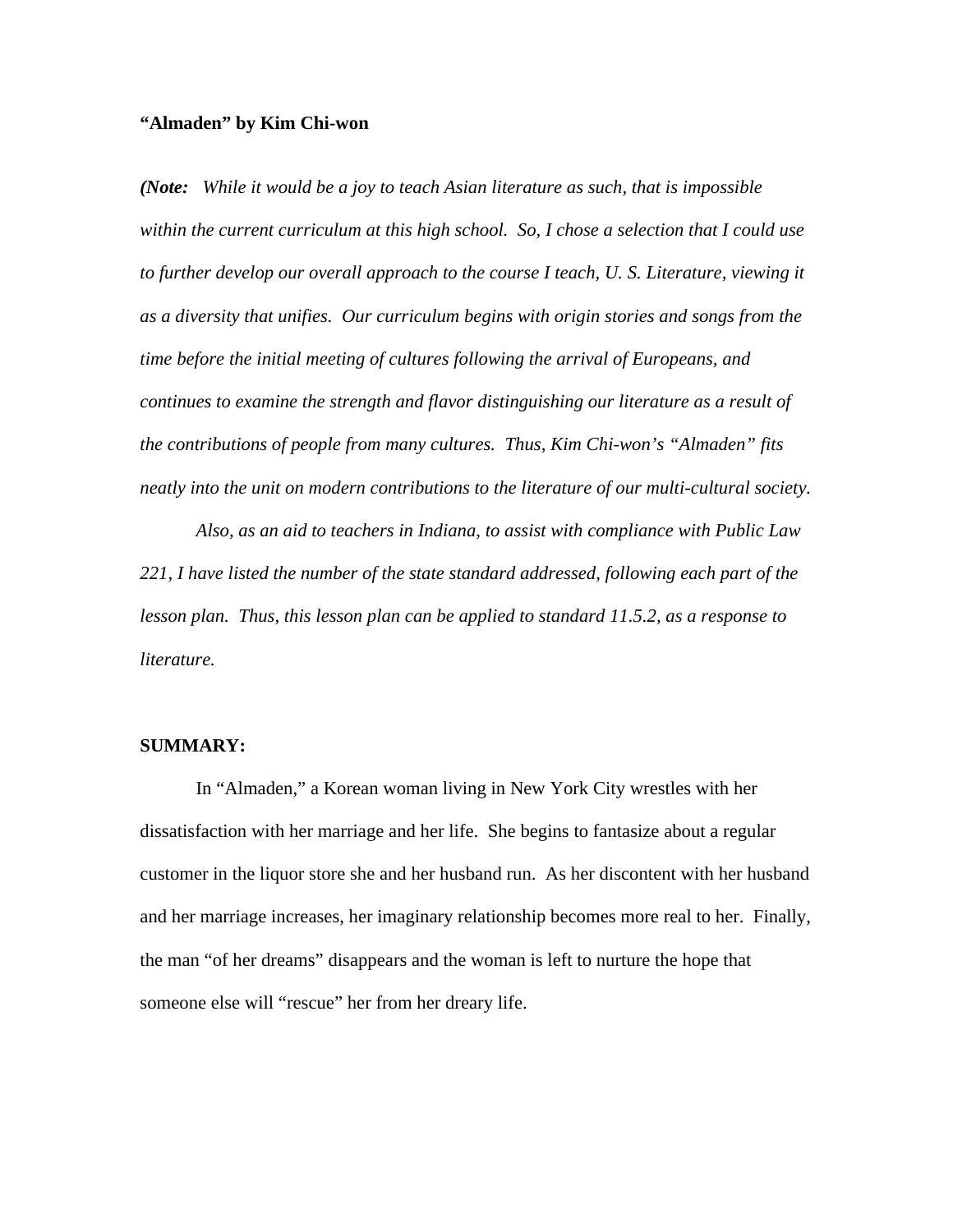#### **ACTIVITIES:**

#### **Pre-reading:**

- 1. Give brief background on Korean history and culture, and their affect on modern Korean literature. See attached.
- 2. Discuss the affect of *point of view* on a story. Ask students to recall how point of view has influenced their understanding of selections we have read previously. (E.g. How would Cather's "A Wagner Matinee" be altered, if Aunt Georgiana were the narrator, rather than Clark; or, what would be the affect on "Winter Dreams" by F. Scott Fitzgerald, if it were told in the first person, rather than the third?)
- 3. Also, ask students to consider the importance of social context. Read the description of the man's clothing, which could easily be misleading (4), and point out that his clothes reflect the "disco" phase in American dress, popular in the 1970s. Ask students what the clothing might have suggested about the man, had they not been told that men did dress that way in the '70s. Ask for details from other selections we have read that might have been misleading without information about social context. (E.g. Mrs. Mallard's reaction to her husband's "death", in "The Story of an Hour" by Kate Chopin, is only understood when readers consider the lack of freedom pampered women had in the nineteenth century; or, the proud tone in "Harlem; The Culture Capital" by James Weldon Johnson becomes logical when the uniqueness and success of the situation are understood; or, the illogic of farmers being paid by the government *not* to plant, during The Great Depression, must be appreciated before Faulkner's "The Tall Men" really makes sense to the reader.)
- 4. Distribute analysis template (attached).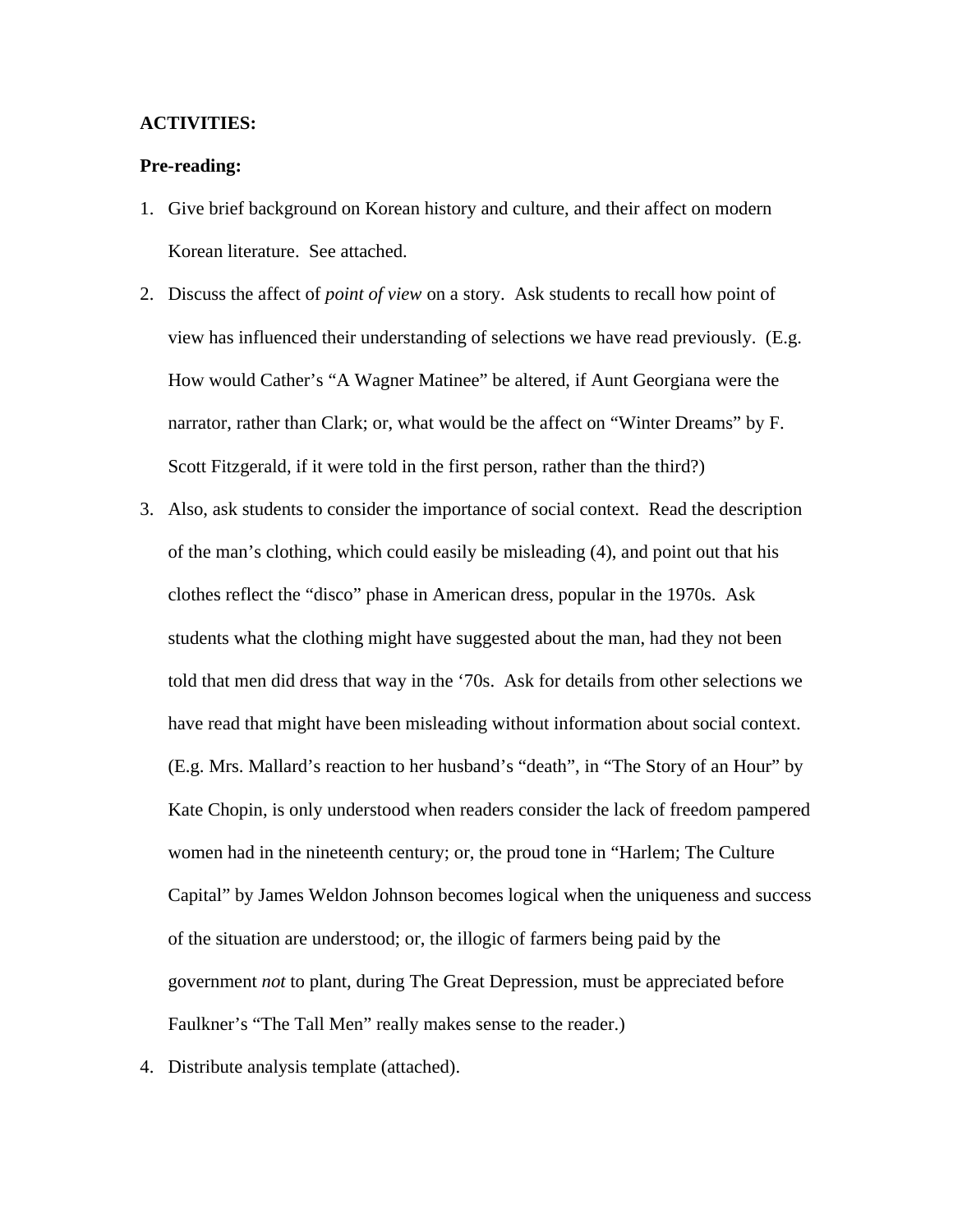#### **Post-reading:**

1. Use discussion questions, below, *OR* begin with the reading quiz, attached.

**Discussion questions:** (these can also be used as essay questions, or writing prompts) Have the following questions ready to hand out - one per group. Have the class get into their teams, or form groups. Each group should answer one of the following questions, which will then be used for class discussion. (Using the analysis template as a guide to reading should have helped prepare students for this activity.)

- 2. The following are questions for discussion. Students should be reminded to cite the text in all of their answers:
	- A. What is the relationship between the woman and her husband? Between the woman and the man? Show the development of the "relationship" between the woman and the man. (11.3.3)

The woman and her husband seem to have almost no relationship at all. From the information included in the story, they seem to be unable to have even the simplest conversation. One may infer that the husband has an old-fashioned view, even an old-fashioned Korean view, of a woman's role in a marriage, for the readers are told that his response to her attempts at interesting conversation is to scold, "'Go on home and get the stew going, will you?'"(5). He seems to expect a woman to work, and cook, and not to have ideas.

However, the story is told from a *limited* third-person point of view. The readers' understanding of events is biased because they know only what the woman knows. Without knowing how her husband feels, readers have only the woman's perspective of their marriage.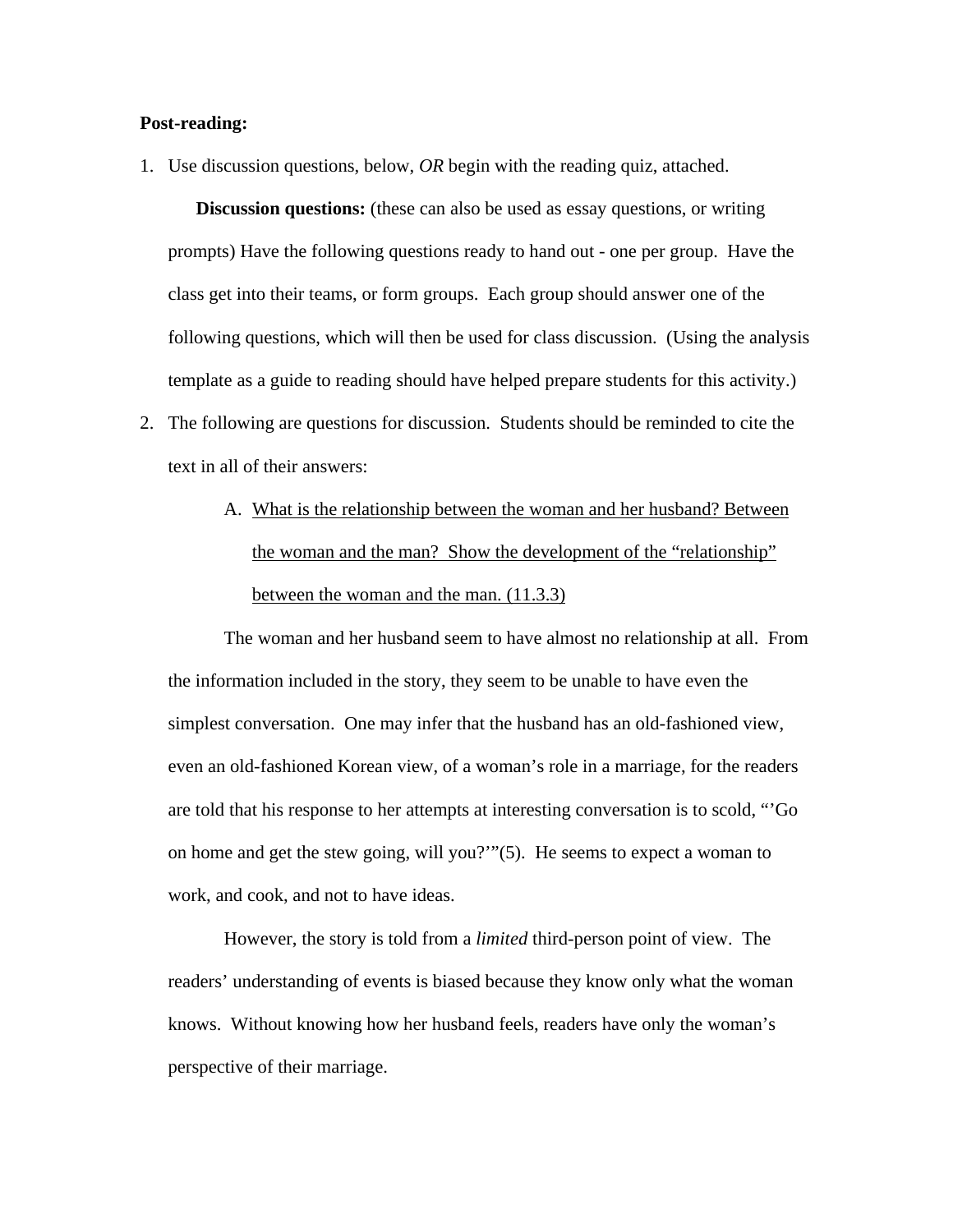Also, from the woman's perspective, it seems that she and her husband do not even have a satisfying sexual relationship. We are told that "In Korea, where the woman had been wooed and married, lovers didn't embrace in parks, subways, or other public places"(6). Although her sexual reactions to the man are described, "…when she saw his protruding nipples, she felt a warm prickle in her bosom" (6), the only reference to her married life is a vague one: "When she couldn't fall sleep at night she drank a glass of wine, went back to bed,…"(9). Where is her husband? Because of the author's choice of point of view, the reader does not know.

The woman's relationship with the man really exists only in her mind. Again, the reader must infer this, because almost no information is given about the man. The reader does not know what he thinks or feels, except that the woman is pretty, for the man tells her husband, "Nice sister you got there"(7).

The narrator does state that "the unspoken tension between the man who bought it (the wine) and the woman who sold it also rose" (7), but the reader has little evidence of that. The reader sees the man's apparent relief when he realizes the child in the shop is not hers (7). And when he sees her on the street, on her way to do laundry, the man stopped his car, and "... leaned out the window to look at her" (8). But he doesn't speak.

What the reader does know is that the woman begins to think about the man more and more. Her vague fantasy of "…walking in the woods with an affectionate man…"(5) evolves into one in which the woman is "…sitting across from Almaden at this table lit with a red candle…"(8). She imagines what his life is like from the little information she has, that he cooks for himself, and from the cheap wine he buys.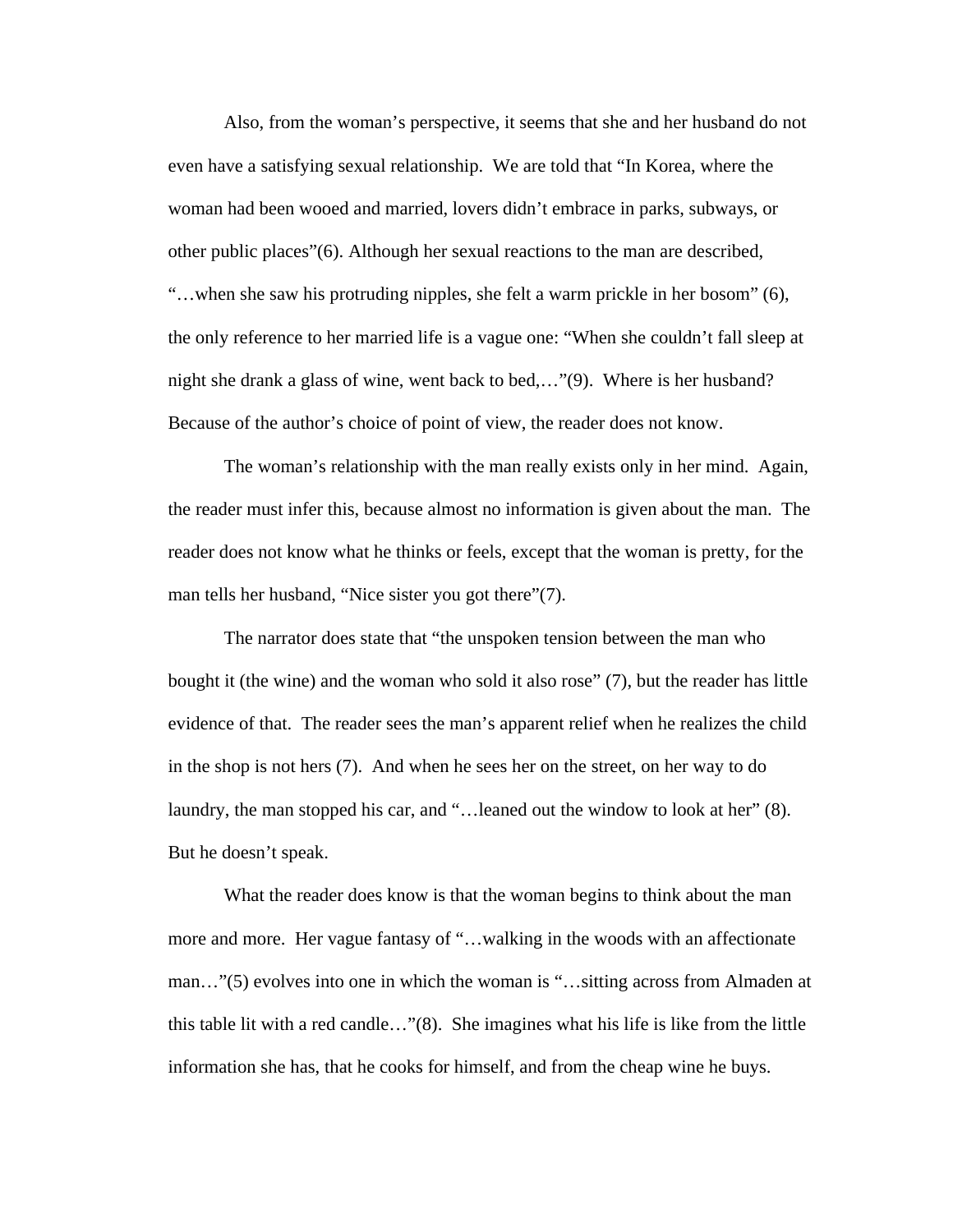They never speak except for what is necessary to buy and sell a bottle of wine. Most of what she does know, she has learned, ironically, from his conversation with her husband.

Although they have almost no *real* relationship, the one they have develops over the course of one year, from spring to winter. It begins when the woman recognizes him as a regular customer in the liquor store that she and her husband have recently bought or begun to manage. This is followed by her discomfort when "he stood stock-still looking at her, eyes intent"(4) which prompts her to remember the price of the wine he buys. Summer arrives, and the woman seems jealous of couples shopping together in the shop, the women with flowers in the hands. The man appears shirtless, and the woman is surprised to find herself attracted to him physically.

After this, the woman begins to feel "the unspoken tension…"(7) between them. However, she still does not think of the man when he isn't in the store. When the man seems relieved that the child in the store is not the woman's, their attachment moves up a notch. The woman finally learns more about him, from the man's conversation with her husband. With this, she is able to flesh out her daydreams, replacing "the affectionate man"(5) with "Almaden" and incorporating the few details of his life into her fantasy.

The man remarks on her looks to her husband; he stops and leans toward her on the street. But, as the holidays approach, he arrives one evening without enough money for his bottle of Almaden, and asks her for credit. He never returns.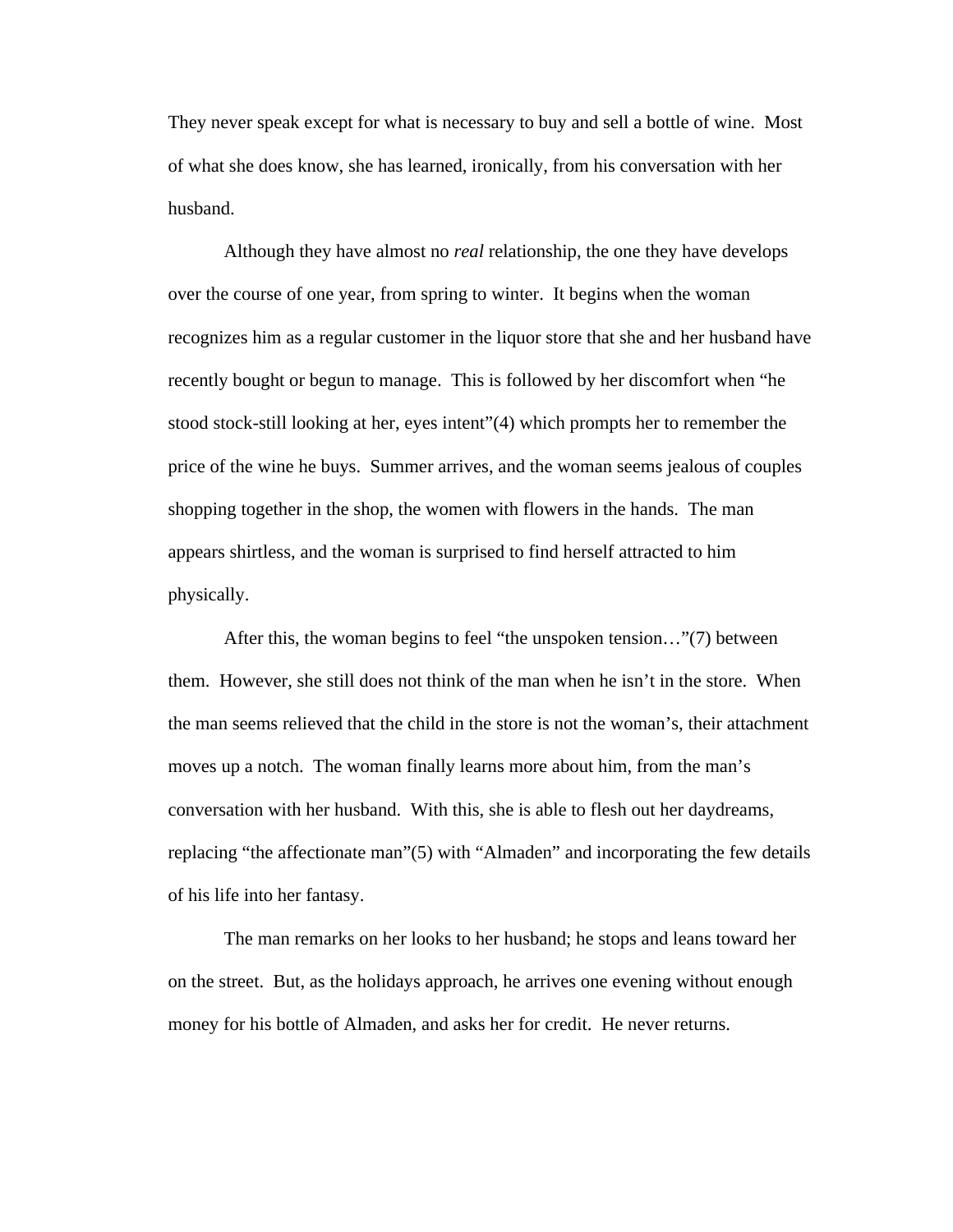The woman must abandon any hope that her vague daydreams of a happier life with Almaden; however, she continues to hope for some man, someone other than her husband, to walk into her shop and change her life.

B. How does the author reveal the woman's sense of separateness, of being different from those around her, which is a common theme in modern Korean literature? How does this affect the story? (11.3.2)

The first indication that the woman feels isolated is revealed in her relationship with her husband. "She felt he had the soul of a beggar; he was a hungry man who could never be satisfied" (5). She notices he does not speak to others the way he speaks to her, "…in a scratchy tone of voice, in half-sentences? The layers of irritation that clouded his brow, the discontent that framed his lips – did he reveal them only to her?" She catches herself observing him "as if …observing a stranger" and feels "disgusted almost to the point of nausea" (5).

Besides this, the narrator describes her fantasies, suggesting that she is alone in her life, or dissatisfied with it.

Finally, the narrator describes her envy of the happy women who wait in her shop while their dates buy a bottle of wine. "…she envied them their enjoyment, their night out, their bottle of wine. She felt these were the chosen people, people whose eyes didn't have to be dark, whose hair didn't have to be black, people who weren't afraid to express their affection"(6). Clearly she is separated from, isolated from these people, not only because they are happy and she is not, or because they have dates and she in unhappily married. She is ultimately separate from them because she is Korean, and they are not.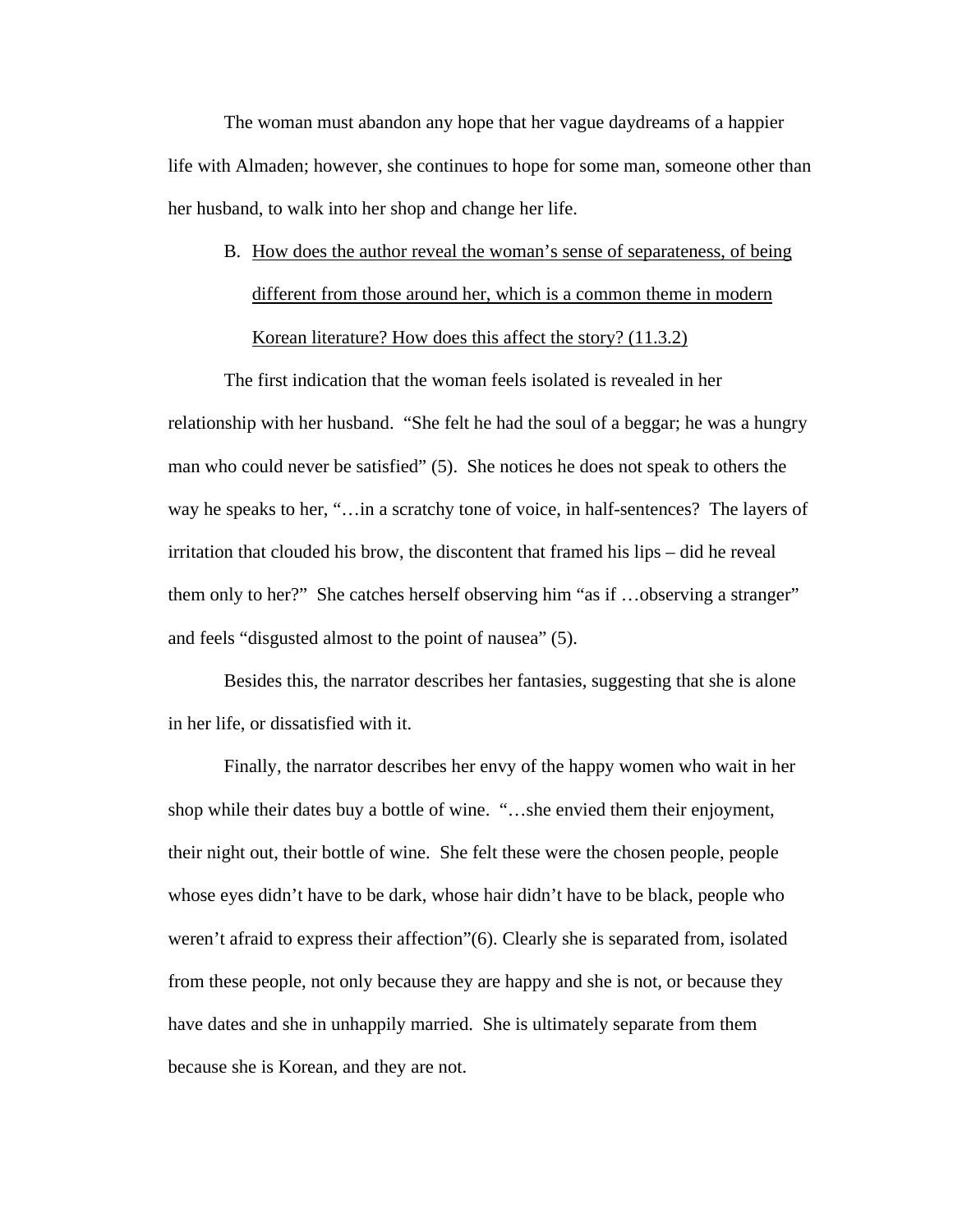The effect of this is to demonstrate two similar yet different concepts to the reader. The first is that most people are lonely sometimes, most people are envious sometimes, and most people are unhappy sometime, whether New Yorkers, Koreans, or anyone else.

Conversely, because she is Korean, because her appearance is different from that of most of the New Yorkers around her, she feels different. The woman seems to foster the familiar lament: "I didn't ask to be me," or, "Why did I have to be born this way." She appears different, but she is like everyone. Perhaps, her isolation is her own fault. After all, she takes no control over her life. She doesn't leave her husband, or even talk about her difficulties, as far as the reader knows. When Almaden disappears, she only hopes that some else will appear.

C. How does the author depict the woman's sense of being a victim, a prevalent theme in modern Korean literature? Apply this to a broader world view. (11.3.4, 11.3.3)

Whether the woman in "Almaden" is a victim or not in unclear, but she certainly feels that she is one. She is the victim of her marriage; her husband doesn't respect her, seems not to love her, only gives her orders and ignores her.

Further, she is a victim of her tradition, because she comes from culture in which lovers do not express their feelings. Thus, she cannot be expected to resolve her problems with her husband. Neither of them would know where to begin; neither has any cultural experience with talking about his/her emotions.

This also leaves her incapable of developing a relationship with Almaden. When he "stood stock-still looking at her, eyes intent"(4) she felt uncomfortable. She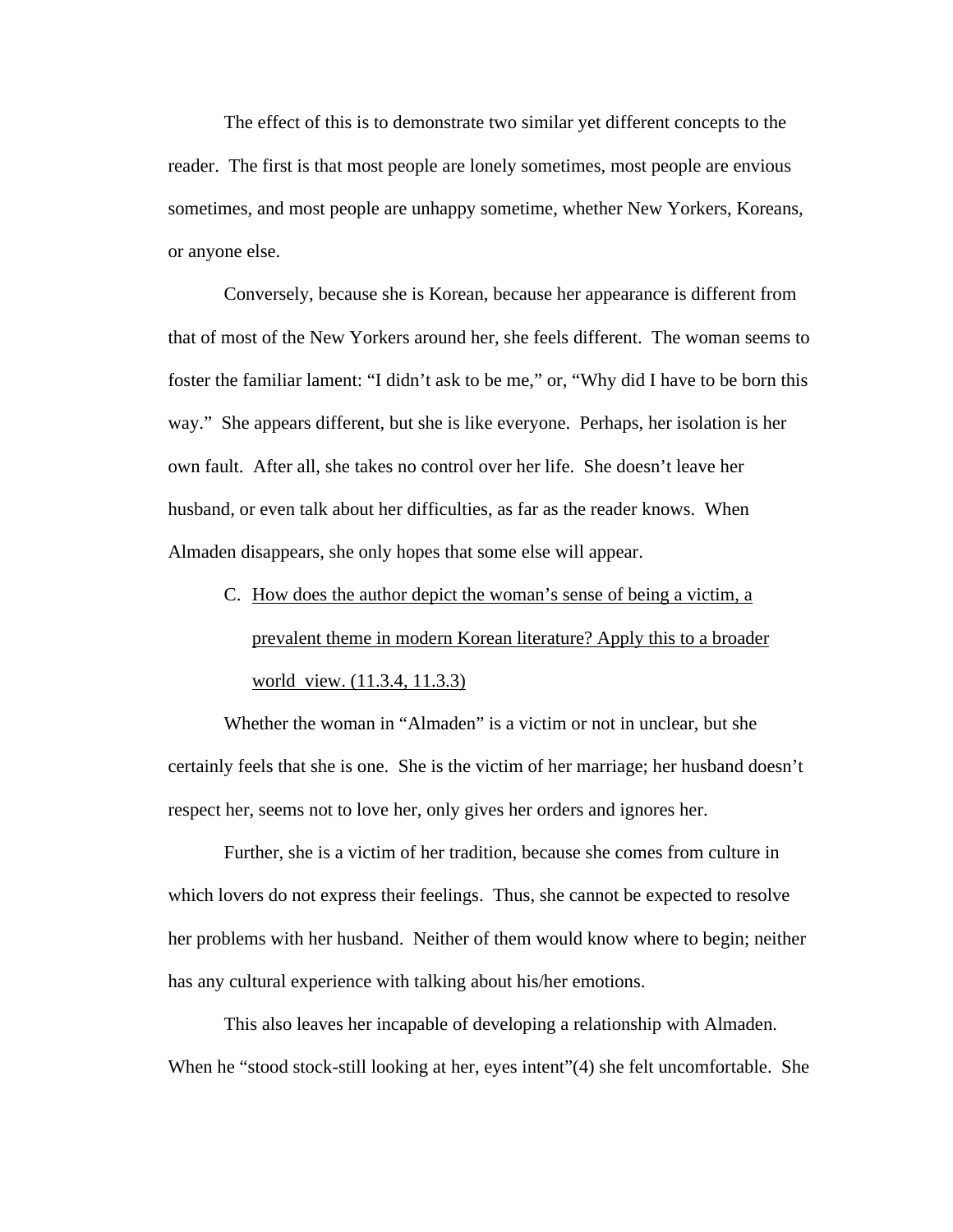doesn't speak or even smile. When he realizes she is not a child's mother, she doesn't take advantage of his interest to start a conversation. And when he stopped his car on the street and "leaned out the window" she still doesn't speak, even though he stays and watches her when the light changes and she crosses the street in front of him.

Chi-won implies that the woman is incapable of initiating a conversation, or of advancing the "relationship" in any way, because she was raised in Korea, where people were more reserved about their feelings. An American might argue with her husband, even divorce him, might flirt with Almaden, might even get a different job. She might, but she might not. The woman may be intimidated by custom, but others may act the same way; shy or insecure American women might behave like the woman in the story. "Almaden" seems to demonstrate both that Koreans tend to feel victimized by circumstances, and that people have similar problems around the world, and across cultures.

D. None of the people in the story are given names. Why do you think that is? What is the affect of this?

The main characters in "Almaden" are: the woman, her husband, and the man; names are not given for any of them. Eventually, in her fantasies, the woman names the man after the wine he buys. In fact, the name of that wine is the *only* proper name in the story. This affects the story is several ways.

First, the lack of names makes the situation more universal; the woman and her husband could be any woman and husband. Paradoxically, this in some ways diminishes the idea of the woman's isolation. Chi-won depicts her as someone who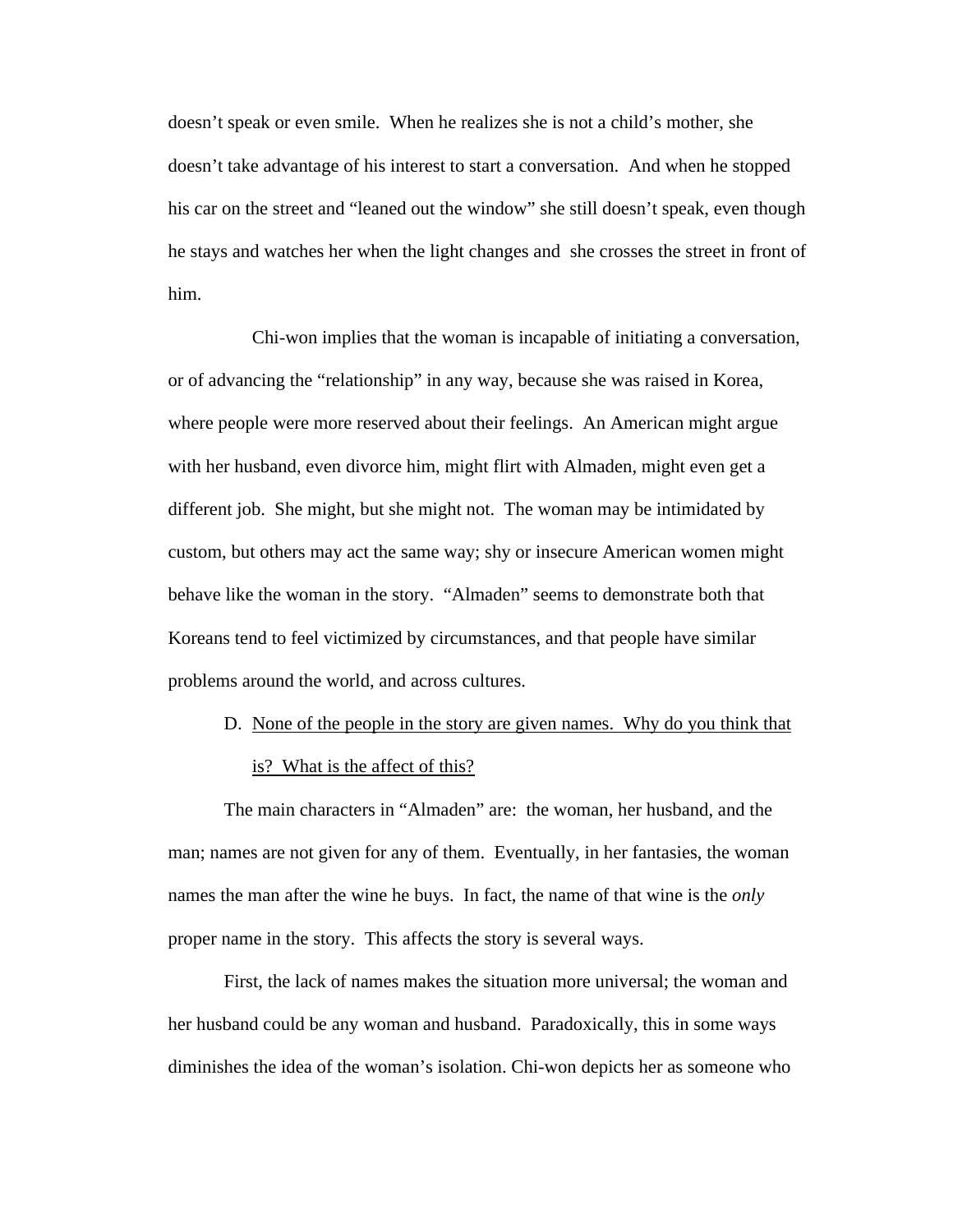feels alone: as a Korean in a Western city, and as a woman in a loveless marriage. But the effect of her namelessness is to show that she could be any woman alone in a large city, or stuck in a marriage where communication has failed. Her husband could be any husband, more involved in his life than his wife.

Second, the man's namelessness makes him more generic. He is "everyman" and could be any man. This enhances the element of fantasy about him. Although he is described in great detail and more than once, the narrator tells us that, "In the past, the woman had disdained this type of man, who seemed to use physical beauty as his main weapon"(6). So, she is not attracted to him on the basis of his looks, nor that of his charm, as he doesn't immediately demonstrate anything except the desire to buy wine. This emphasizes the fact that the woman's fantasies begin because of her need to fill an mptiness in her life, not because of anything "Almaden" does. In fact, the man's name is never known. He only gets a name of sorts, a fantasy name, because the woman gives it to him. Almaden the man exists only in her mind. Because of this, when the story ends with the woman's "trying to reassure herself: The world was an endless expanse, its people an infinite multitude"(10) this is not a note of optimism. Endless nameless people can supply endless fantasies. While fantasies provide escape from an unhappy reality, they provide no solution to it. Fantasies are passive, not active.

Further, even the name of the wine is relatively generic. "Almaden" is not an expensive brand of wine, nor is it particularly cheap. It is a fair quality, inoffensive, useful brand of wine designed for people without a lot of money or a sophisticated palate. In other words, the name given to the man also suggests an everyman, or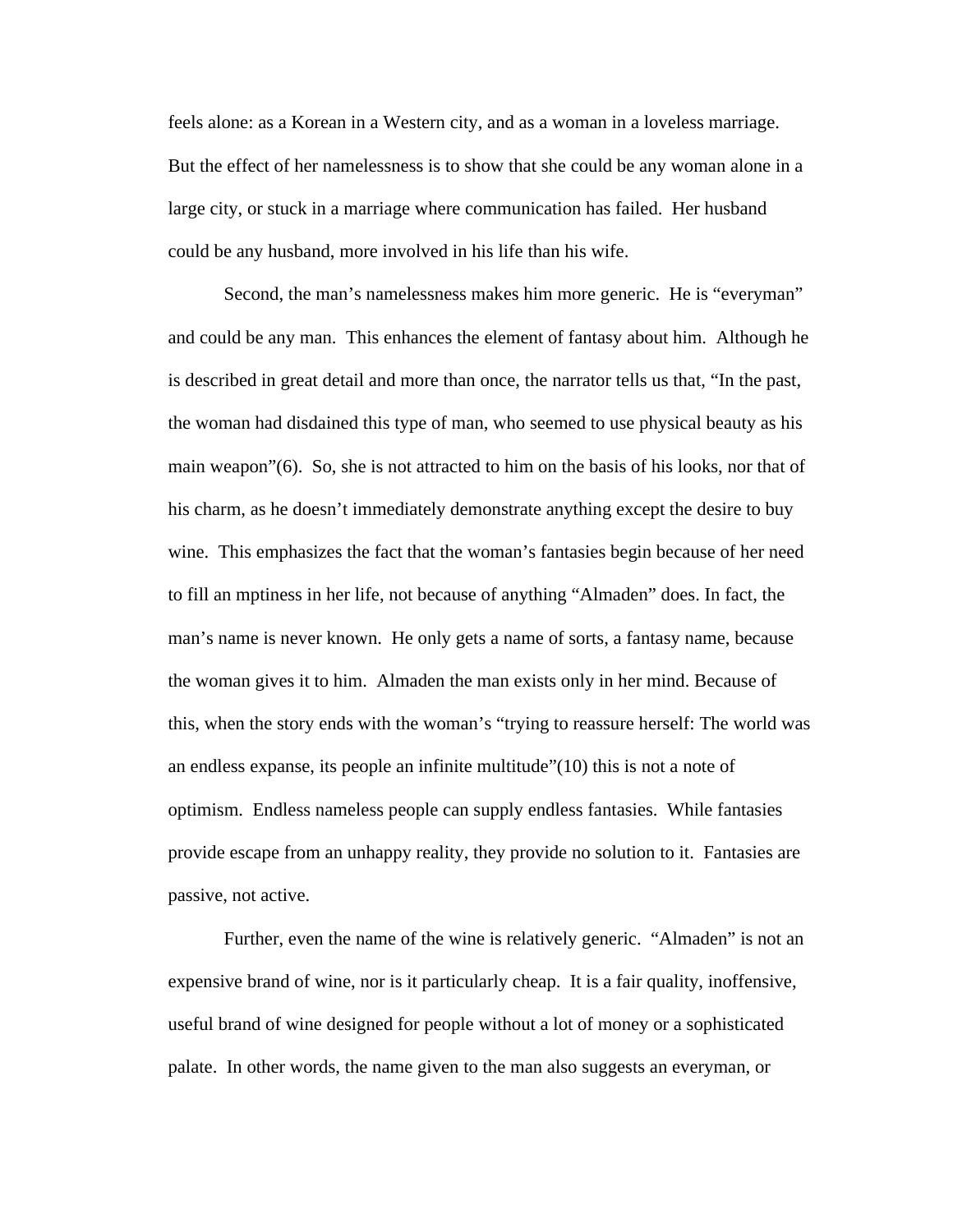"anyman." Almaden the man is just as generic as Almaden the wine, serviceable but not note-worthy, useful but not extraordinary.

Third, the characters' namelessness also has the effect of exaggerating their isolation. While, on the one hand, this makes the woman's loneliness seem less tragic because it is usual, on the other, it makes loneliness itself more tragic, because it is portrayed as usual. Kim Chi-won depicts a world where people are separate from each other, not necessarily because of their own natures or their personal circumstances, but because of the nature of modern society. This is a realism bordering on naturalism, where people are victims of circumstances, with little control of their lives. Nameless people come and go, but in the end, everyone is alone. In "Almaden," Kim Chi-won shows readers that the woman, who feels victimized, is not the only victim. We are all victims of the coldness of modern society.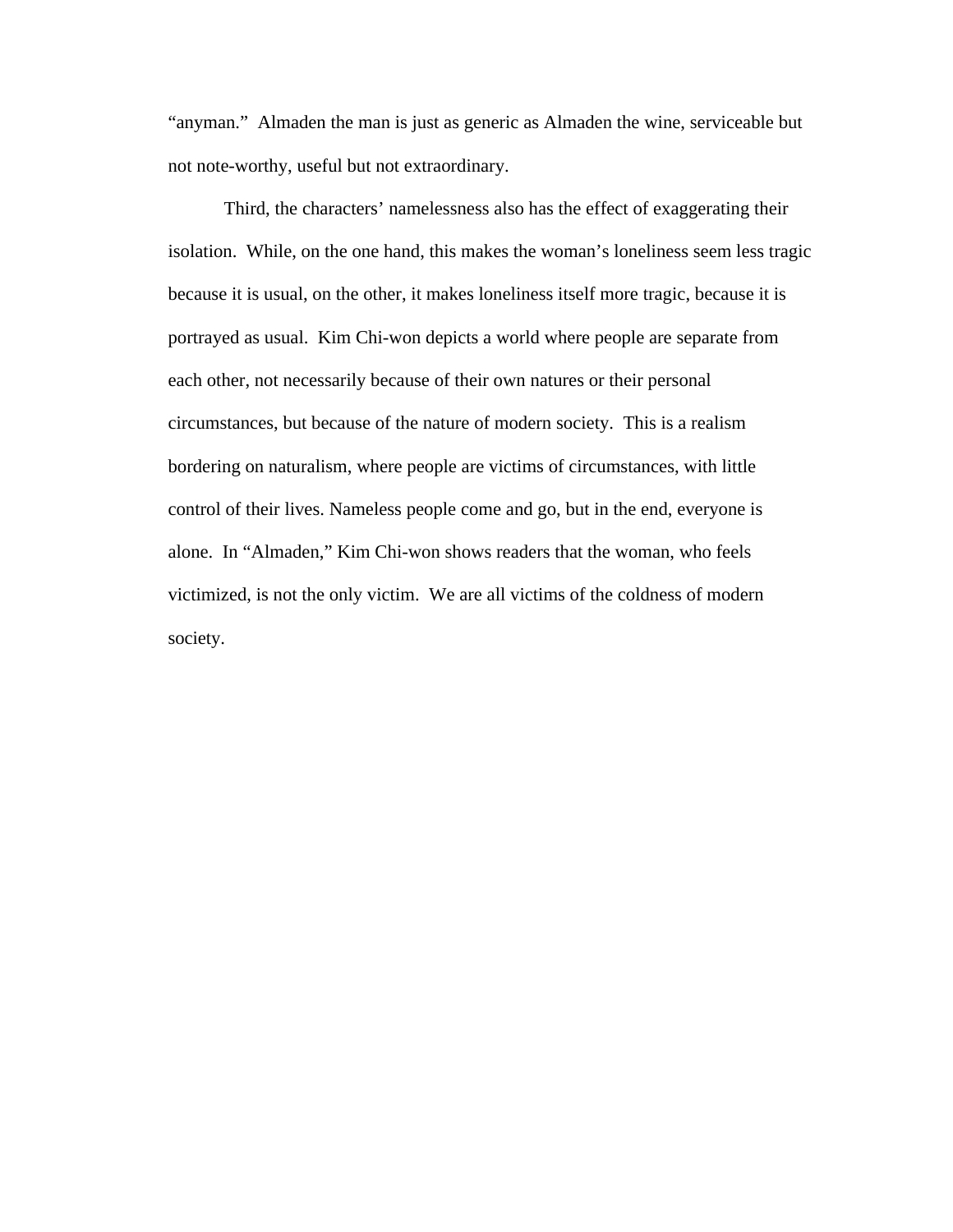# **Almaden"**

# **Reading Check Quiz**

DIRECTIONS: Place the letter of the best response on your answer sheet.

- 1. Almaden is
	- a. a brand of wine.
	- b. a candy made from almonds.
	- c. a city in France.
	- d. a New York neighborhood.
- 2. The man is wearing
	- a. a diamond earring.
	- b. a jogging suit.
	- c. three gold chains.
	- d. two different shoes.
- 3. What does the woman realize will happen if she forgets to renew her license?
	- a. She'll be arrested.
	- b. She'll be deported and sent back to Korea.
	- c. She'll be reported to the N.Y. State Liquor Authority.
	- d. She'll go to jail.
- 4. What shows the woman's husband that she hasn't already paid a particular bill?
	- a. The company calls and explains.
	- b. He notices that the invoice number is different.
	- c. He remembers paying it himself.
	- d. He finds it in the checkbook.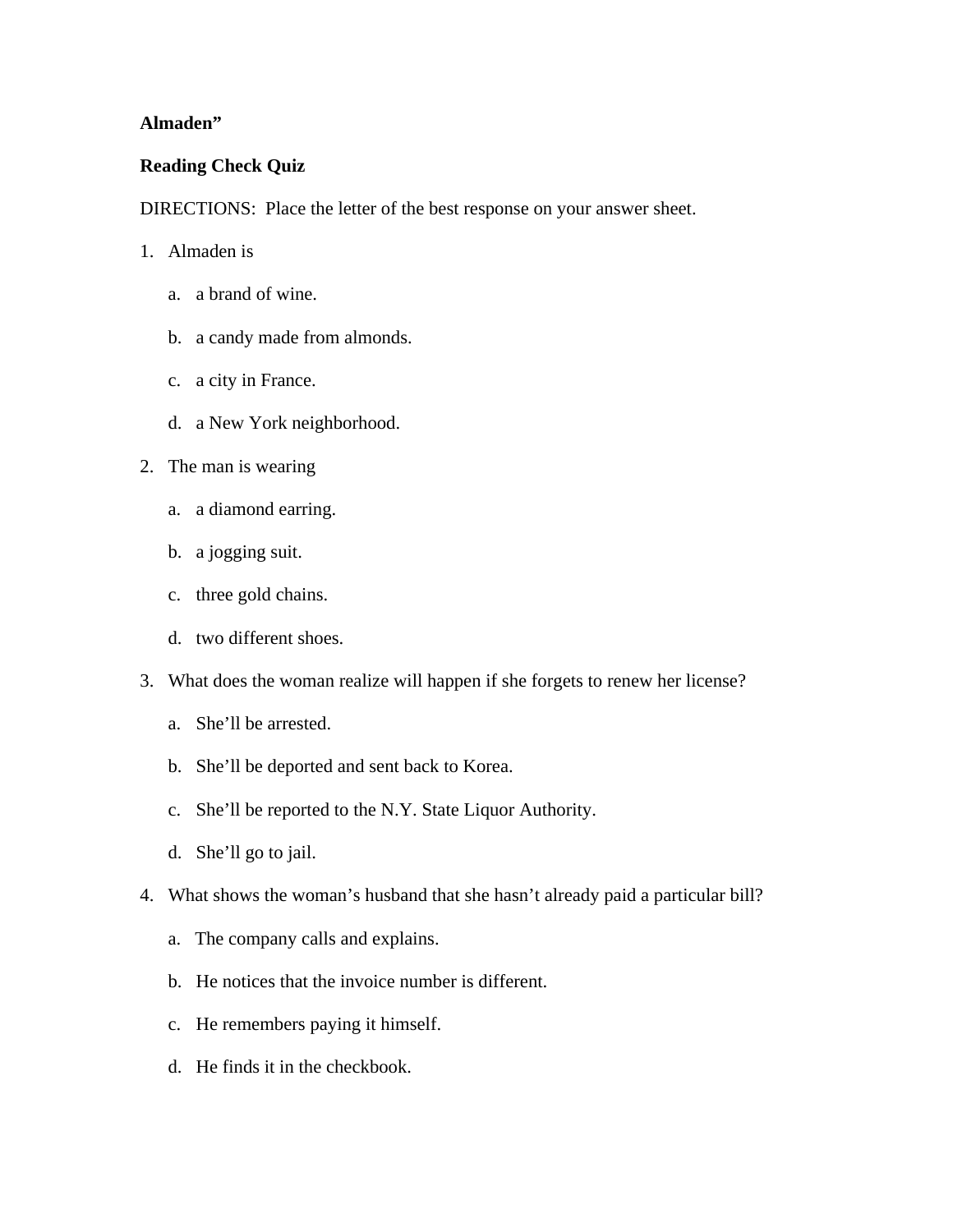- 5. What did the woman daydream?
	- a. that her life with her husband was like a beautiful photograph.
	- b. that she returned to her home in Korea.
	- c. that she was walking in the woods with an affectionate man.
	- d. that she worked in a shop arranging cut flowers.
- 6. Why does the woman envy the enjoyment of the couples who buy wine in her shop?
	- a. They are not married.
	- b. They are going to the theater.
	- c. They are not working, and she is.
	- d. They are not Korean.
- 7. The man explains that his wine doesn't have to be chilled because
	- a. he cooks with it.
	- b. he likes to add ice.
	- c. his girlfriend prefers it warm.
	- d. it is for a sick friend.
- 8. How does the man show that he finds the woman attractive?
	- a. He asks her, "Would you like to have dinner with me sometime?"
	- b. He says to her husband, "Nice sister you got there."
	- c. He sends her flowers with a romantic note.
	- d. He smiles and winks at her.
- 9. What name does the woman begin to call the man, in her mind?
	- a. Mr. Yellow Convertible
	- b. Gold Chains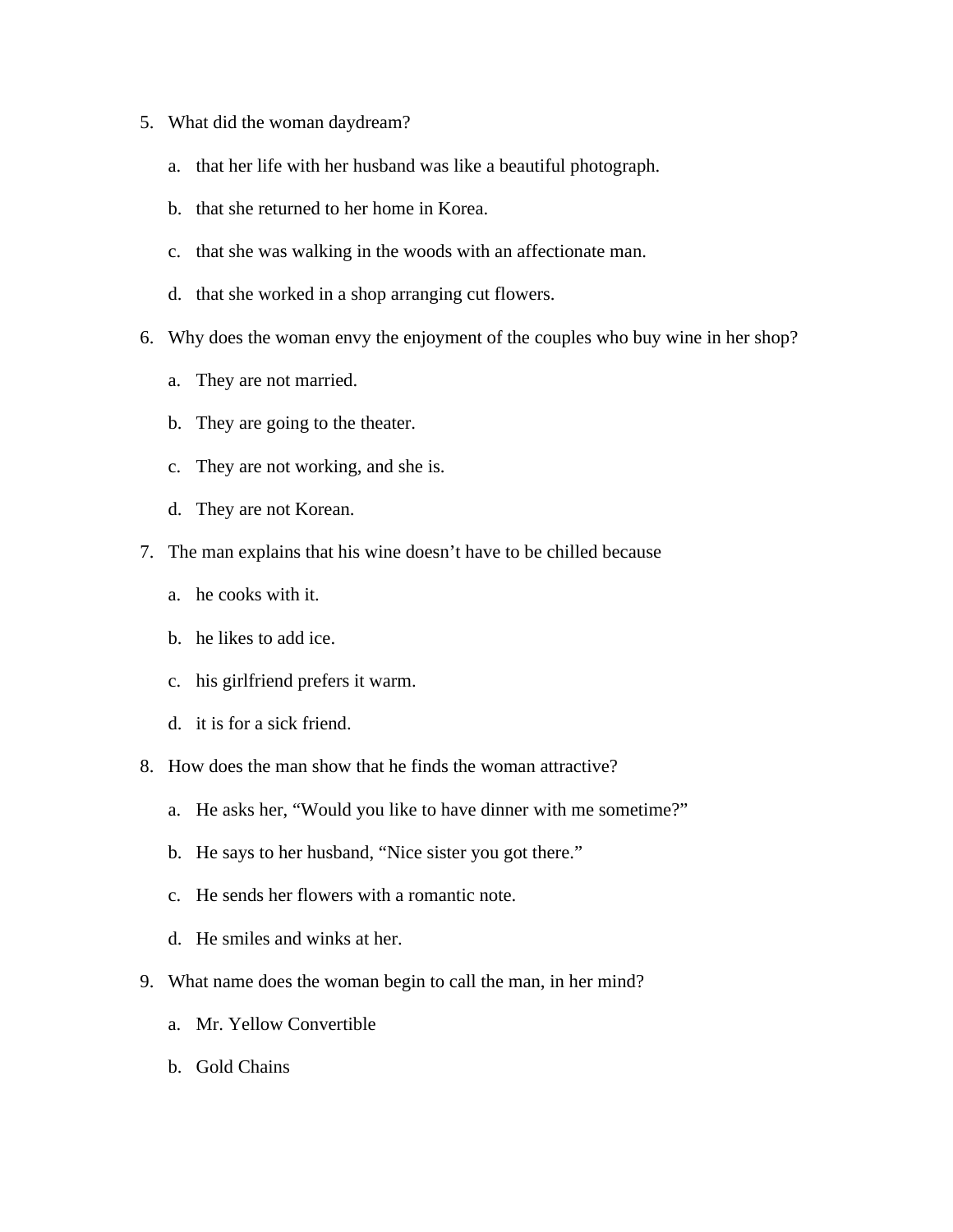- c. Curly Locks
- d. Almadin

10. How does the relationship between the man and the woman end?

- a. He disappears.
- b. Her husband sends her back to Korea.
- c. They argue.
- d. They marry.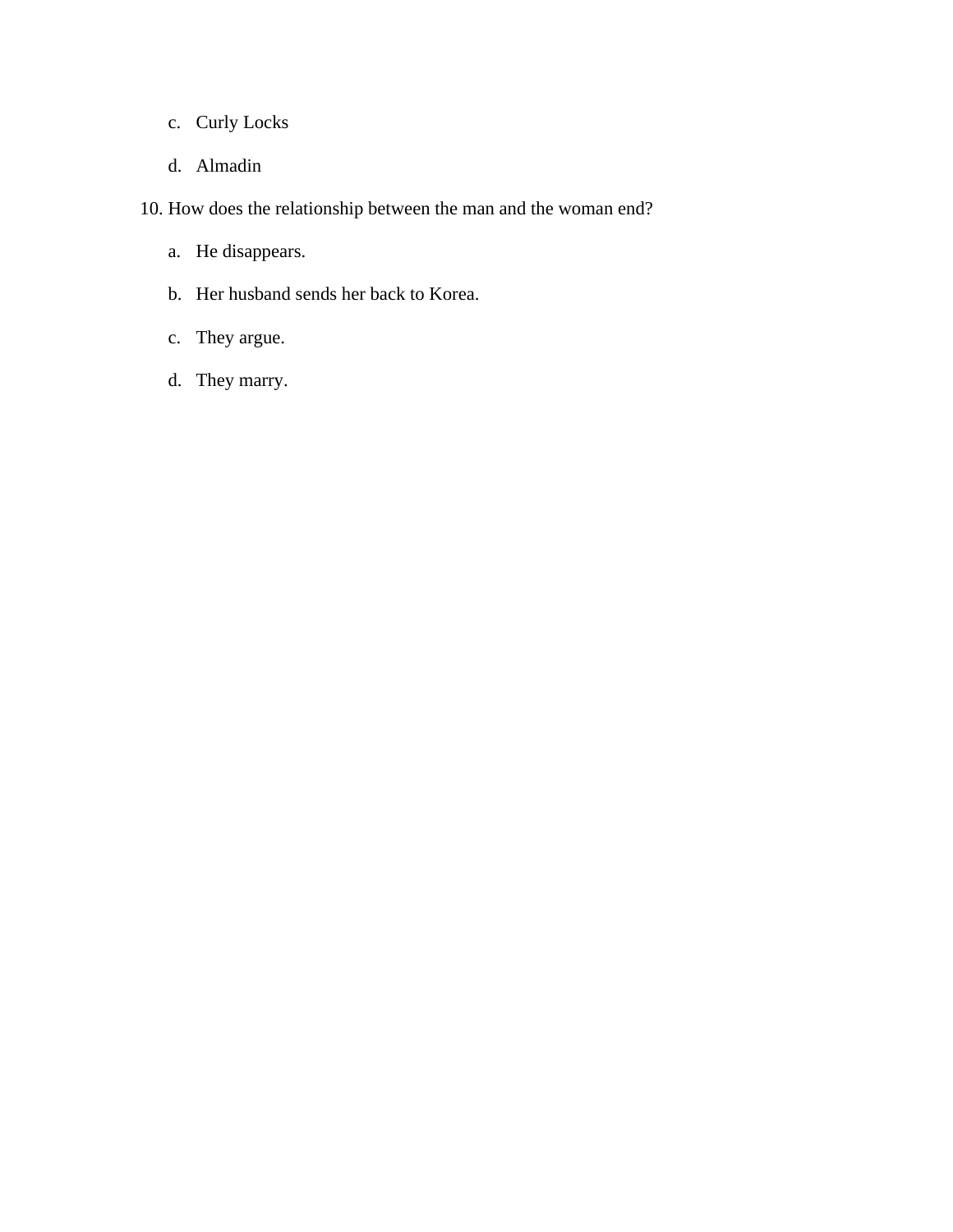#### **Other Activities:**

In groups, students will play "the language game." In this, each group is asked to find examples imagery and figurative language in the story. They should write these, with page citations, on a piece of paper. They will then be collected, and combined into lists. The lists are divided up, and redistributed to the groups.

In each groups, the students must *write* different passages or a paragraph, incorporating the examples of imagery or figurative language from "Almaden." They should be encouraged to be imaginative and to create passages that are very different from those in the selection. The students then read the passages they have written aloud, and the class discusses how the effect of the language from "Almaden" differs, (or doesn't) in the passage created by the students.

A variation of this activity is to take the language from the first story, "Almaden," and insert it into a different story, any of several other selections we have read, either simply adding it, or using it to replace other language. The class again discusses the effect.

Students are led to be creative and use their imaginations, to examine the effects of imagery and figurative language, and to consider the writing process from an author's point of view. (11.3.4)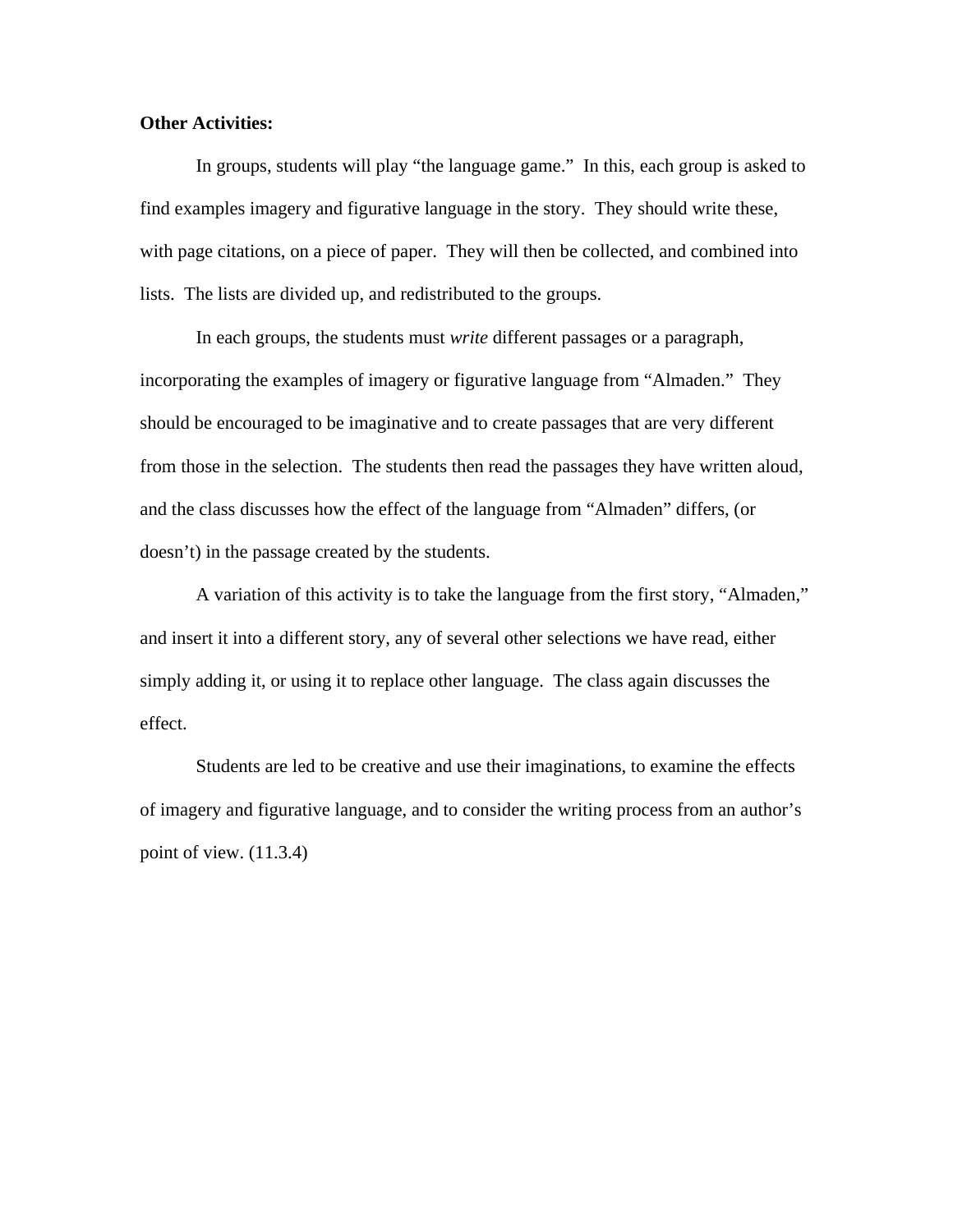**Writing Assignments:** (11.4.1, 2, 4, 10, 11, 12; 11.5.2, 6; 11.6.1, 2, 3)

- A. Compare and contrast the woman's sense of isolation and/or victimization, in "Almaden" with that of one of the following:
	- 1. the speaker in "We Wear the Mask" by Paul Dunbar and/or the speaker in "A Man Said to the Universe," by Stephen Crane.
	- 2. Zora Neale Hurston, in "How It Feels to Be Colored Me."
	- 3. the narrator in Hemingway's "In Another Country."
	- 4. Granny, in "The Jilting of Granny Weatherall" by Katherine Anne Porter.
- B. How does the author use symbolism to communicate mood and theme, in "Almaden"?
- C. How does the author use realism to communicate the theme, in "Almaden"?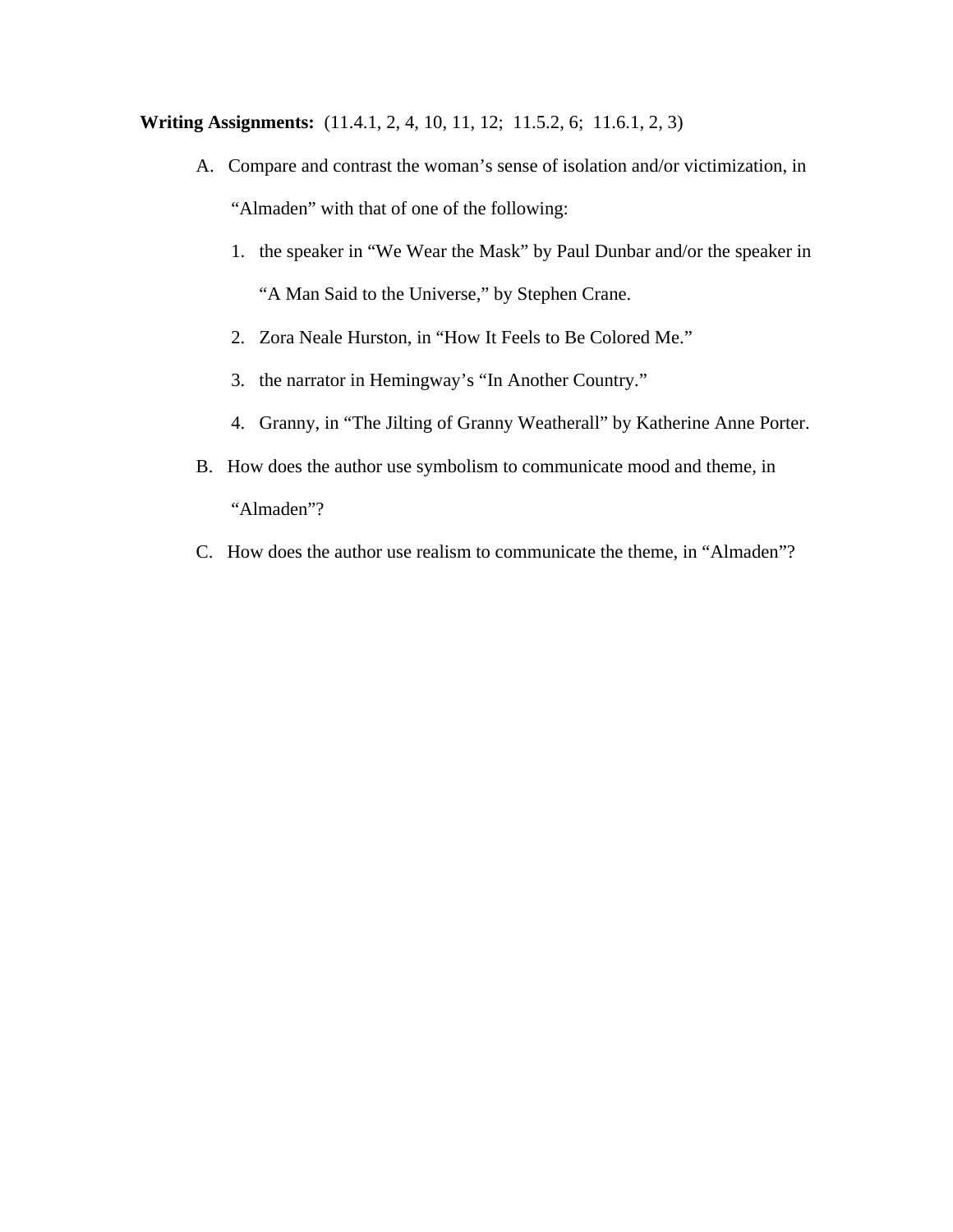#### **Korea – historical and cultural background:**

The area we know as Korea has existed as an organized state since the early  $4<sup>th</sup>$ century. However, as this period precedes the use of a written language, we have little knowledge of their language or customs.

Between the  $7<sup>th</sup>$  and  $10<sup>th</sup>$  centuries, the Silla dynasty ruled in the southeast, as a Buddhist state. Between the  $10^{th}$  and  $14^{th}$  centuries, the center of government moved to Seoul, where Buddhist monks were at the center of politics and in control of the dynasty. This society was more centralized and less feudal than the Silla. During this period, the government adopted the Chinese system of examinations for the sake of government advancement. Korean society was influenced by Confucian ideology. The country expanded its boundaries to those of present day Korea.

From the  $14<sup>th</sup>$  to early  $20<sup>th</sup>$  centuries, the Choson dynasty flourished. In this period, the dynasty established a system that joined Korean politics and culture; while this union created what seemed to be the ideal Korean society, it was a society that resisted change. This is the period that dominated Korean tradition. Unfortunately, its longevity actually made it impossible to adapt to the  $20<sup>th</sup>$  century. In fact, the country's first treaty with the outside world was forced on them by the Japanese.

The Colonial Period, from 1910 to 1945, led to the rise of nationalism, and to Japanese colonialism. Use of the Chinese language and its exam system ended. This period fostered, among Koreans, an intense disillusionment at the failure of tradition.

The liberation of Korea, at the end of W.W. II lasted only a few days; the U.S. and the Soviet Union quickly divided the country. Communism became the form of government and culture of the North. The South, as a result of American neo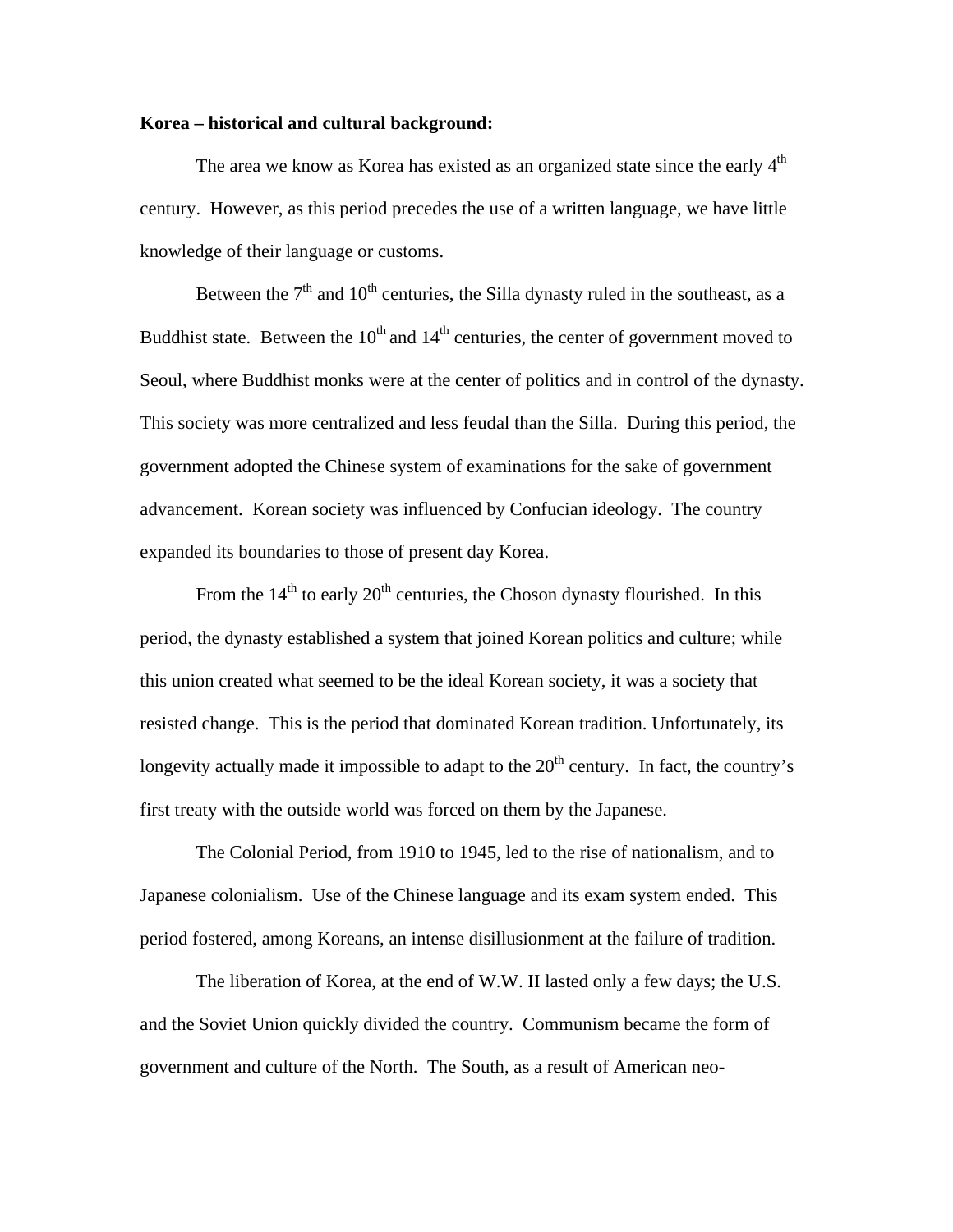colonialism, began to develop it own economy. However, a primary result of these events is that the issue of independence remains dominant in Korea.

Modern Korean literature is the product of this complex history. It is influenced by many outside influences, especially that of China. Because the Korean script was considered inferior to Chinese for so long, the very system with which the people wrote reflected the failure of their tradition and their traditional lack of independence. This struggle with their writing system is intertwined with the struggle for a national voice. It is partly responsible for the feeling of victimization that is so prevalent in modern Korean literature.

However, while it is true that Chinese influence had a powerful, if discordant, influence on Korea, it would be untrue to suggest that the modernization of the  $20<sup>th</sup>$ century was actually Westernization. Korean modernity began in the  $18<sup>th</sup>$  century after the invasions from Japan, and thirty years later, from Manchuria. It was at this time that political awareness and a sense of nationalism began to emerge. During this period, the bourgeois and market classes developed, and the Korean alphabet began to replace the Chinese.

Thus, modernization in literature led to an interest in western thematic concerns, and a dramatic transformation in style as a result of the influence of realism in western literature. Coupled with the predominant feeling of victimization, these qualities contributed to the nature of modern Korean literature.

#### *Sources:*

Robinson, Mike, PhD, "Modern Korean History and Culture." *Teaching East Asian Literature in the High School*. East Asian Center Summer Workshop. Indiana University, Bloomington, IN. July 13, 2001.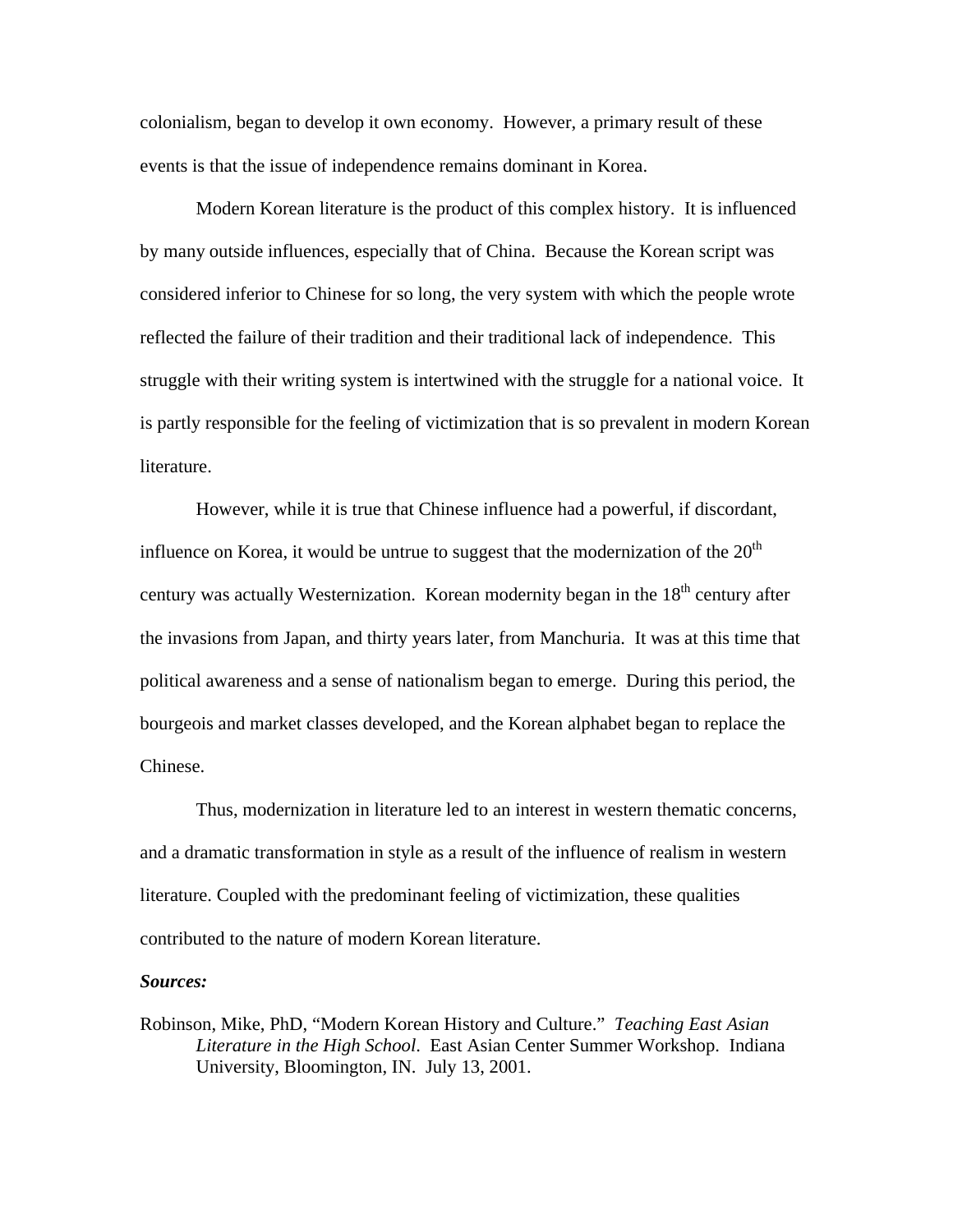Park, Chan E., Ph.D. "Transitions to Modern Korean Literature." *Teaching East Asian Literature in the High School*. East Asian Center Summer Workshop. Indiana University, Bloomington, IN. July 13, 2001.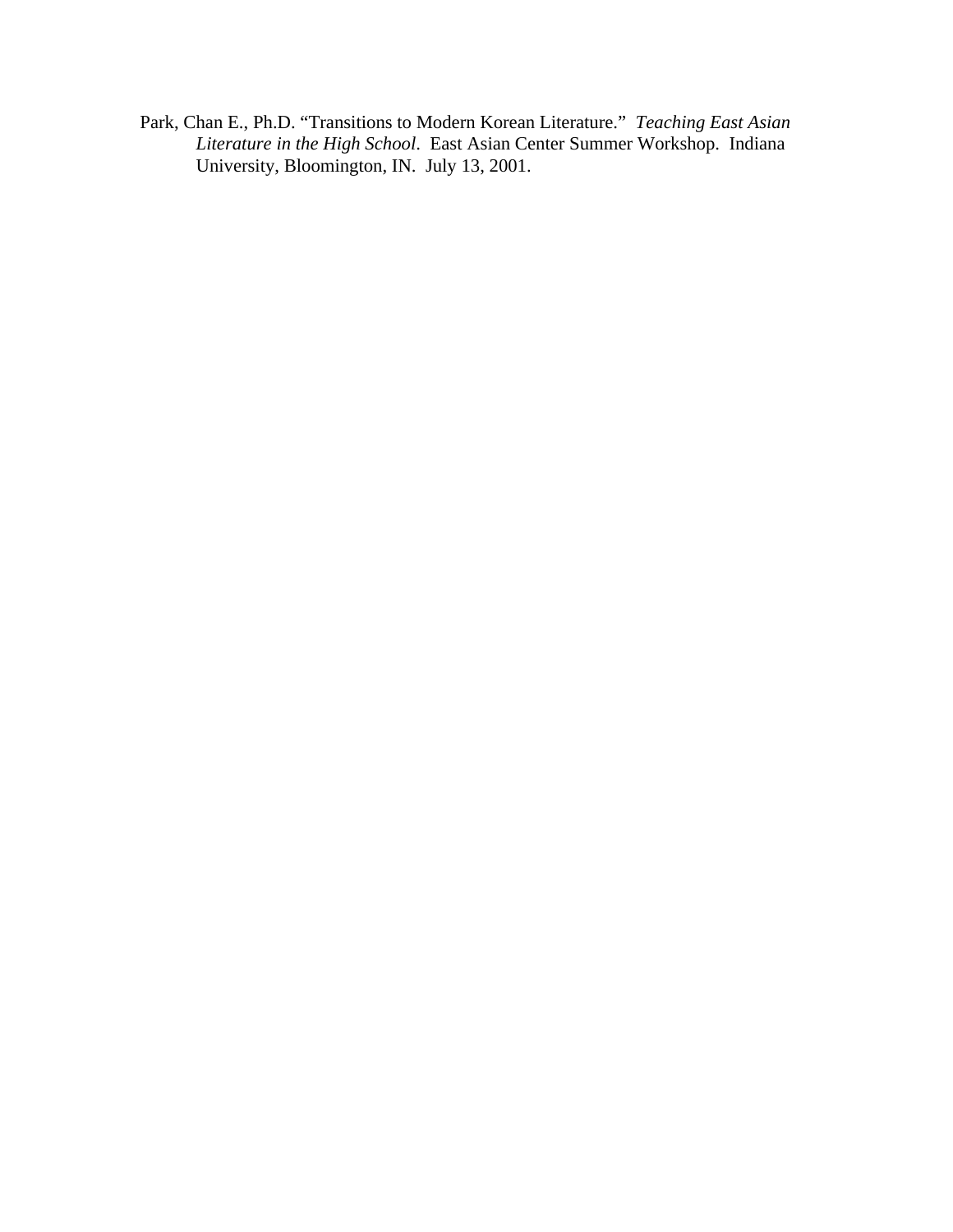# **Point of View:**

*Point of view* is the vantage point from which an author presents the actions and characters of a story. The story may be related by a character, using the pronoun "I" (the *first*-person point of view), as in Hemingway's "In Another Country;" the story may also be related by a character using the pronoun "you" (the *second-*person point of view). This is somewhat rare, but can be found in some modern novels, such as *Bright Lights, Big City,* by Jay McInerney; or the story may be told by a narrator who does not participate in the action (the *third*-person point of view).

Further, the third-person narrator may be *omniscient* – able to see into the minds of all the characters. Or, a third-person narrator may be *limited* – confined to a single character's perceptions, as in Eudora Welty's "A Worn Path."

An author who describes only what can be seen, like a newspaper reporter, is said to use an *objective* or *dramatic* point of view.\*

\*Alan C. Purvis, ed. *Literature and Integrated Studies: American Literature. (*Glenview, IL: ScottForesman, 1977.) 972-73.

## **Directions:**

An author chooses a specific point of view in order to best communicate elements of fiction such as character, tone, plot, theme, etc. Working in groups, consider the affect of Kim Chi-won's choice of point of view, in "Almaden." What is its overall effect on the story? How would the effect of the story be different if told from a different point of view? Consider what the reader would know: if the story were told from the man's point of view, or the husband's, or if the story had an omniscient third-person narrator. (11.3.2)

Prepare an oral presentation (11.7.18) which includes:

a. an explanation of the effects of different points of view,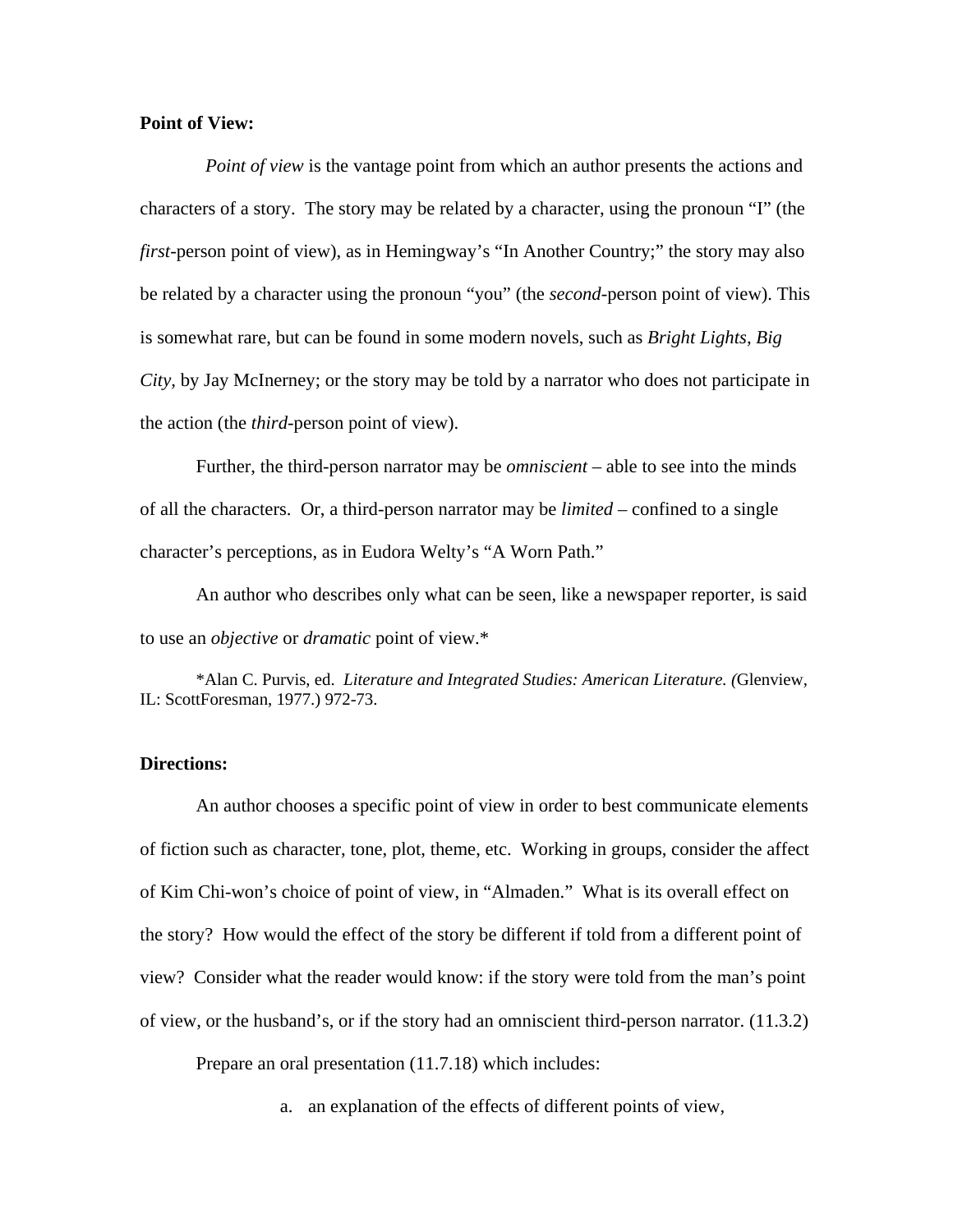b. a portion of the story *rewritten* in a different point of view.

You may use visual aids. You may *perform* portions of the story to demonstrate your conclusion.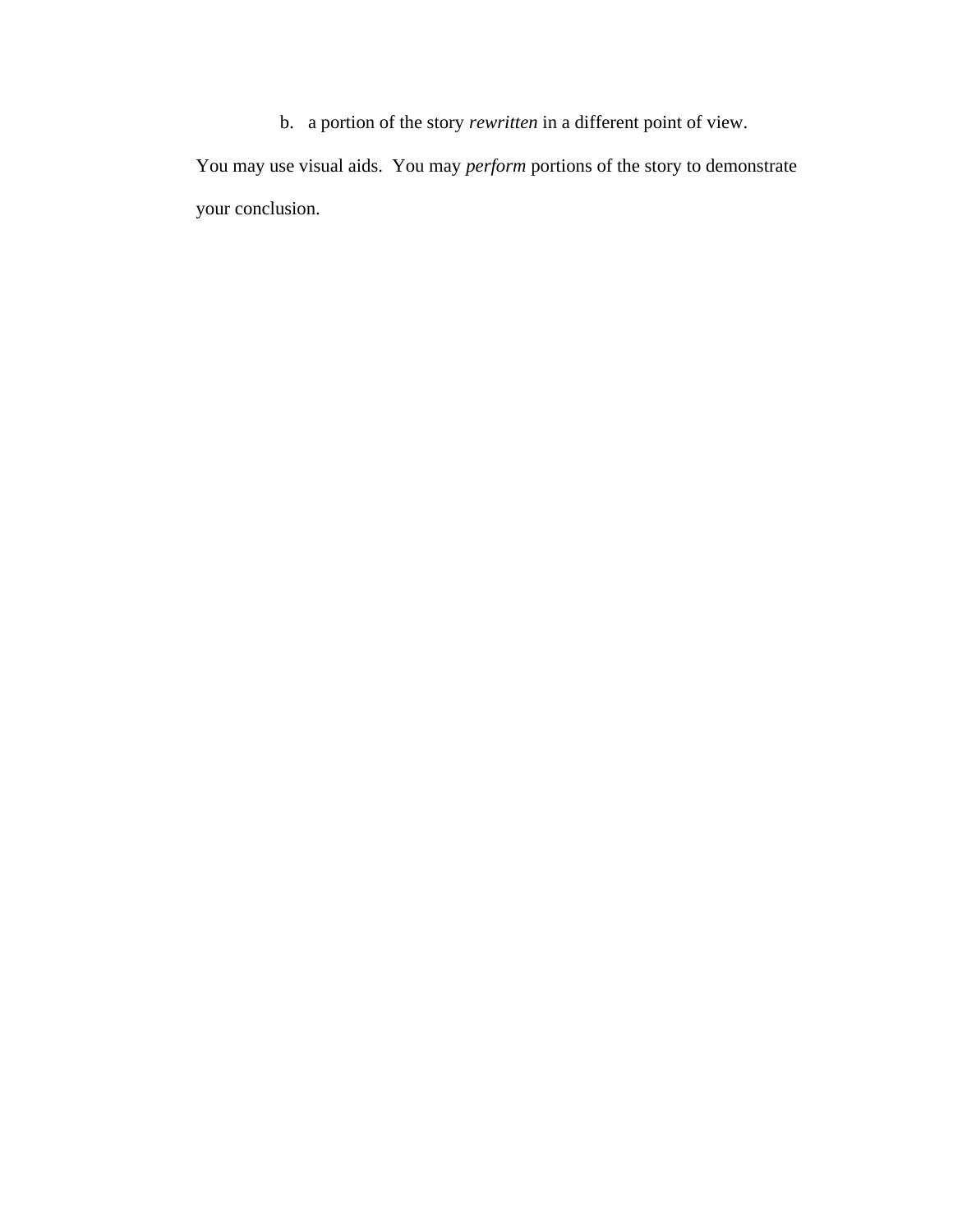$Date:$ Identify an example or demonstration of that focus. (Cite page numbers): Explain the effect of this on the selection: \_\_\_\_\_\_\_\_\_\_\_\_\_\_\_\_\_\_\_\_\_\_\_\_\_\_\_\_\_\_\_\_\_\_\_ **Theme** – Analyze the way the theme represents **a view or comment on life**. **Style** Analyze the ways imagery, symbolism, and figures of speech affect the selection. Examples: (include citation) 

Analyze the ways **irony**, tone, and/or mood affect the selection.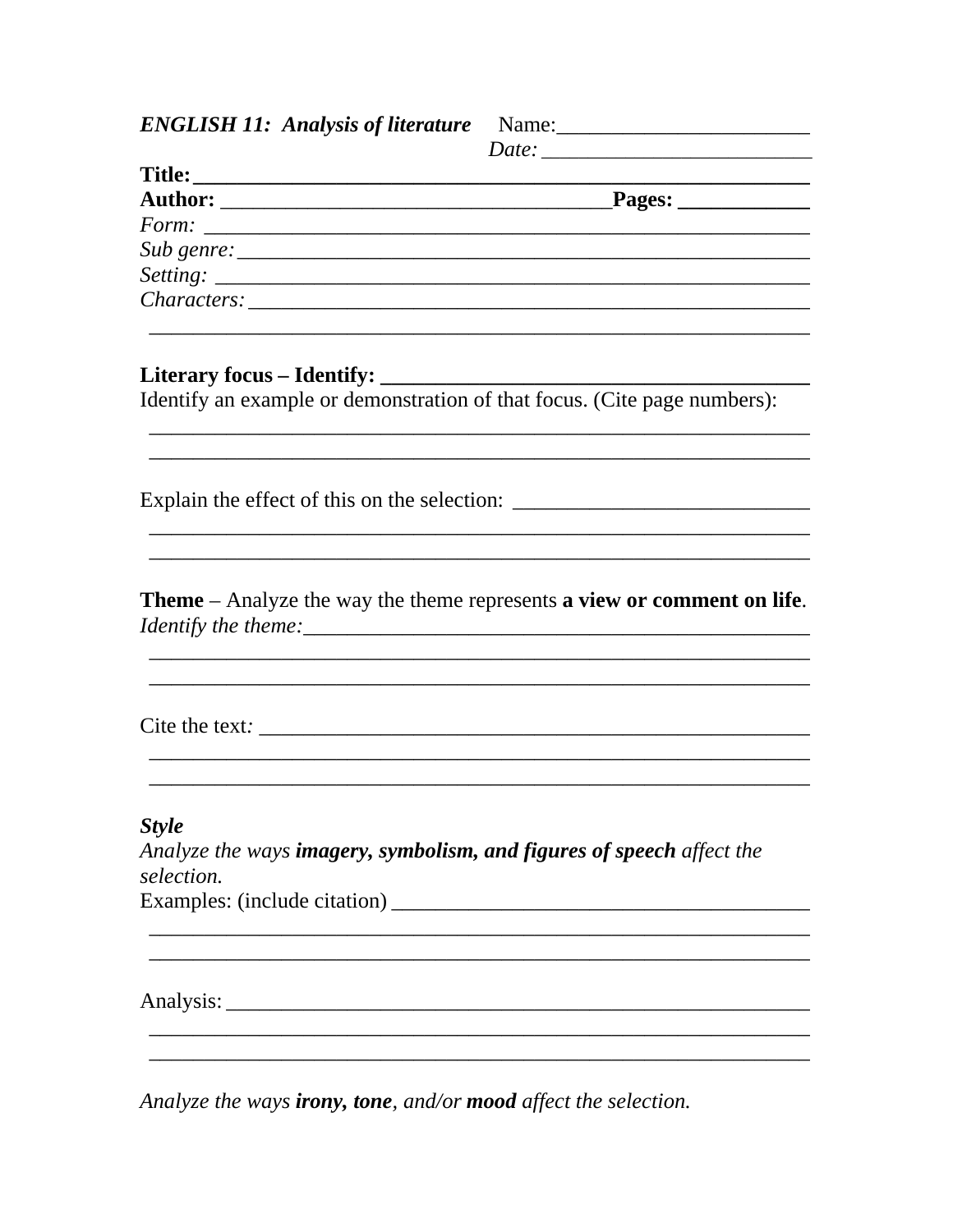| Other notes that might help you:                                      |  |
|-----------------------------------------------------------------------|--|
| Conflict:                                                             |  |
|                                                                       |  |
|                                                                       |  |
| Cite the selection: $\sqrt{\frac{1}{2} \sum_{i=1}^{n} (x_i - x_i)^2}$ |  |
|                                                                       |  |
|                                                                       |  |
|                                                                       |  |
| <b>Point of View:</b>                                                 |  |
|                                                                       |  |
|                                                                       |  |
|                                                                       |  |
|                                                                       |  |
|                                                                       |  |
|                                                                       |  |
| <b>Plot:</b>                                                          |  |
|                                                                       |  |
|                                                                       |  |
|                                                                       |  |
|                                                                       |  |

# VOCABULARY: